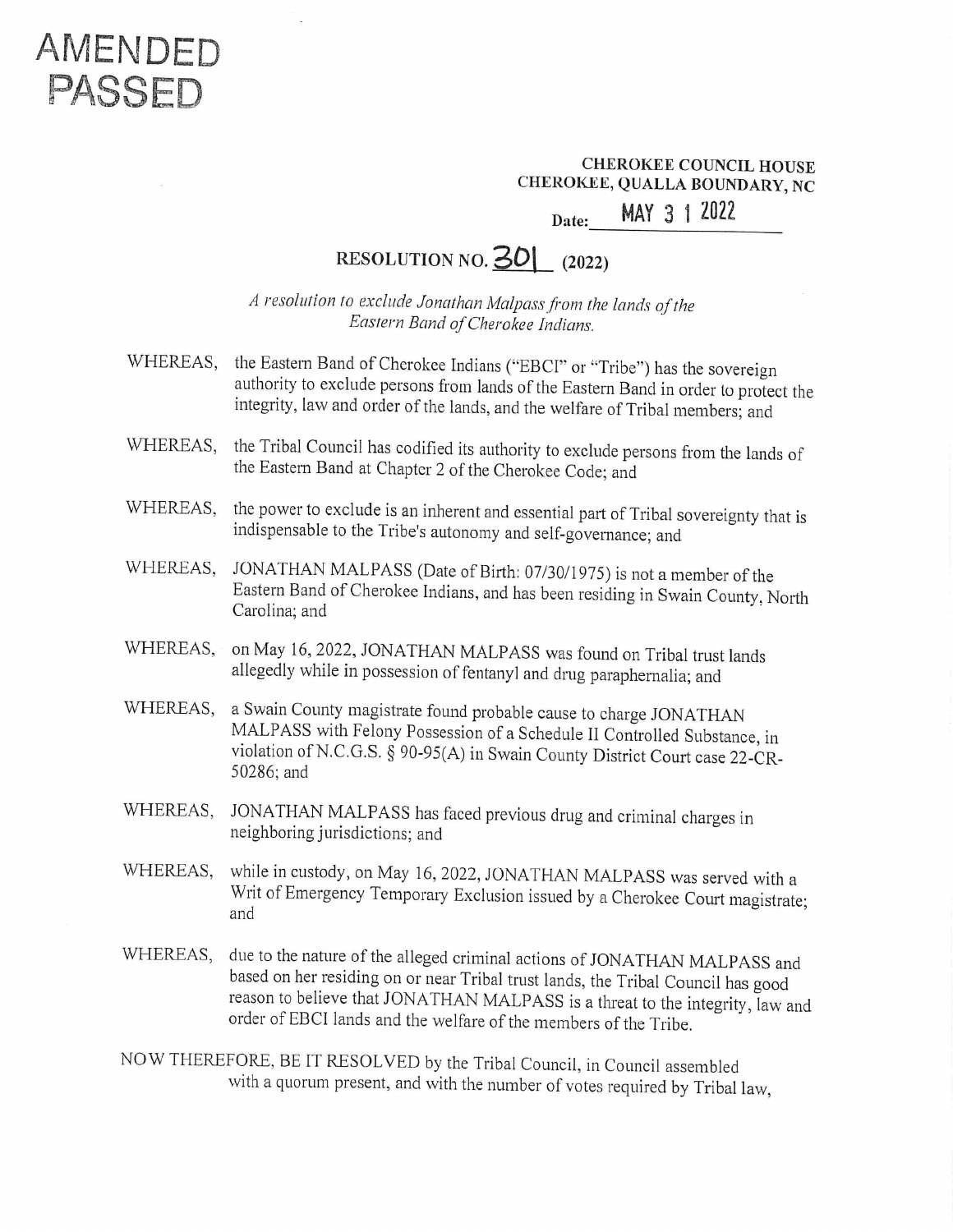JONATHAN MALPASS is hereby PERMANENTLY EXCLUDED from all Tribal lands and is hereby notified and ordered to vacate all tribal lands.

- BE IT FURTHER RESOLVED that this permanent exclusion prohibits JONATHAN MALPASS<br>from entering on or being present on Tribal lands for any purpose except as<br>required by Tribal Council or Tribal Court.
- BE IT FURTHER RESOLVED that if JONATHAN MALPASS is found improperly on Tribal<br>lands at any time after the effective date of this resolution, she shall be treated as a<br>trespasser and appropriate legal action shall be taken
- BEIT FINALLY RESOLVED that all resolutions inconsistent with this resolution are rescinded, and that this resolution shall become effective when ratified by the Principal Chief.

Submitted by the Attorney General's Office on behalf of the Chief of Police as provided in Cherokee Code Chapter 2.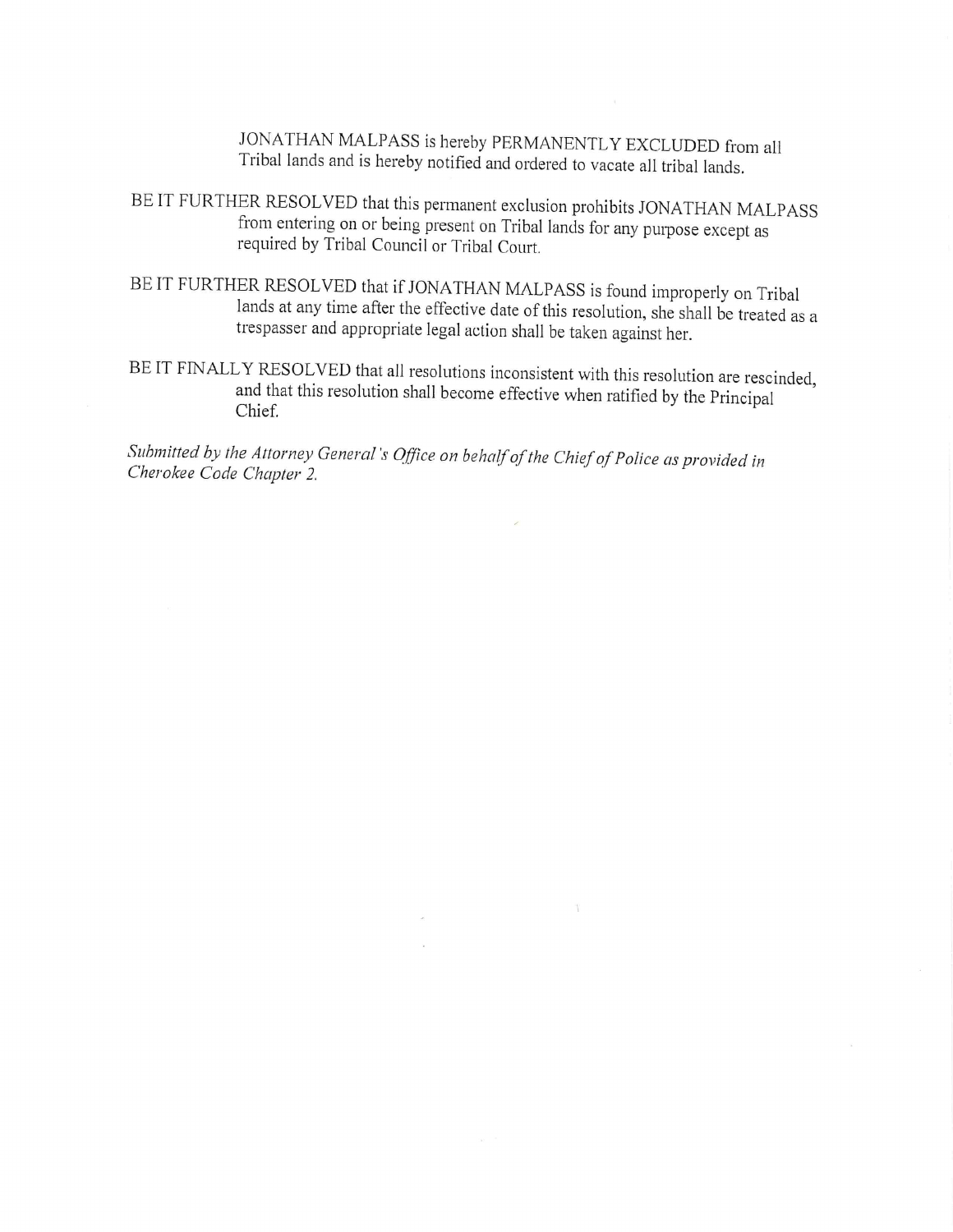

MAY 3 1 2022<br>CHEROKEE COUNCIL HOUSE<br>CHEROKEE, NORTH CAROLINA May 31, 2022

### AMENDMENT Resolution/ORDINANCE NO. 30] (2022):

 $\bar{\rm m}$ 

 $\sim$ 

- Amend the 9<sup>th</sup>, "WHEREAS," strike "her" and insert, "him"
- The second, "BE IT FURTHER RESOLVED," change "she" to "he" and the next line change, "her," to "him"